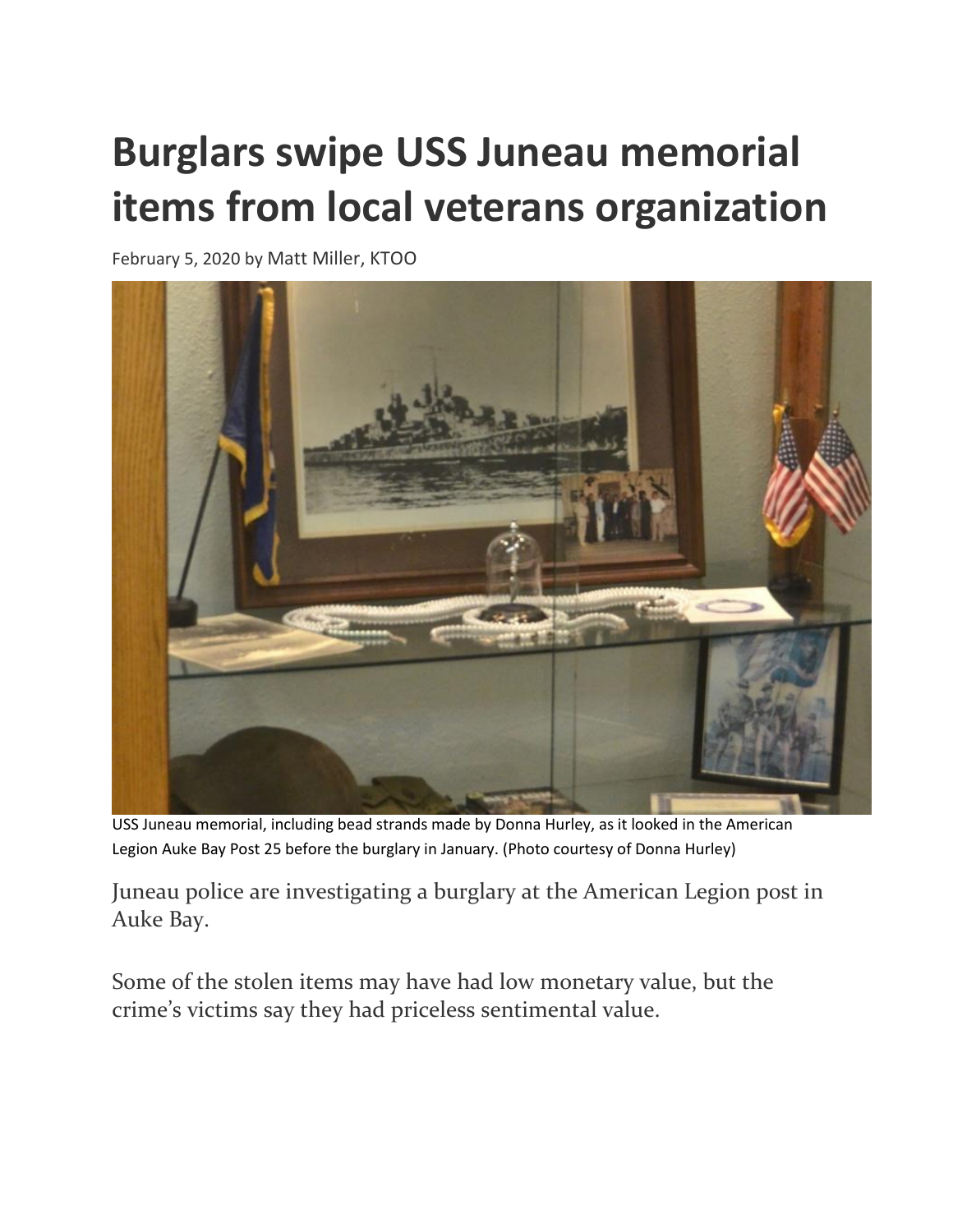American Legion Auke Bay Post 25 Commander John Cooper said burglars broke into the building sometime around Jan. 21 and took two Toyo heaters, a flat-screen TV, and some frozen food from the kitchen.

Cooper said they also took part of a display commemorating those who died during the sinking of the USS Juneau in the Pacific Ocean during World War II.

"They're white beads," said Cooper. "They're not pearls. They're not highvalue, except for their symbolic value. Somebody saw them, I think, somebody thought they were probably little pearls and thought they'd get rich."

The beads were made by local artist Donna Hurley, who wanted to go beyond just the numbers of people who died. So she made the bead strings to tell the story of the USS Juneau's crew members and how they died.

"A little different when you see like that, isn't it?" asked Hurley when she showed a new, identical set of beads that she has almost finished.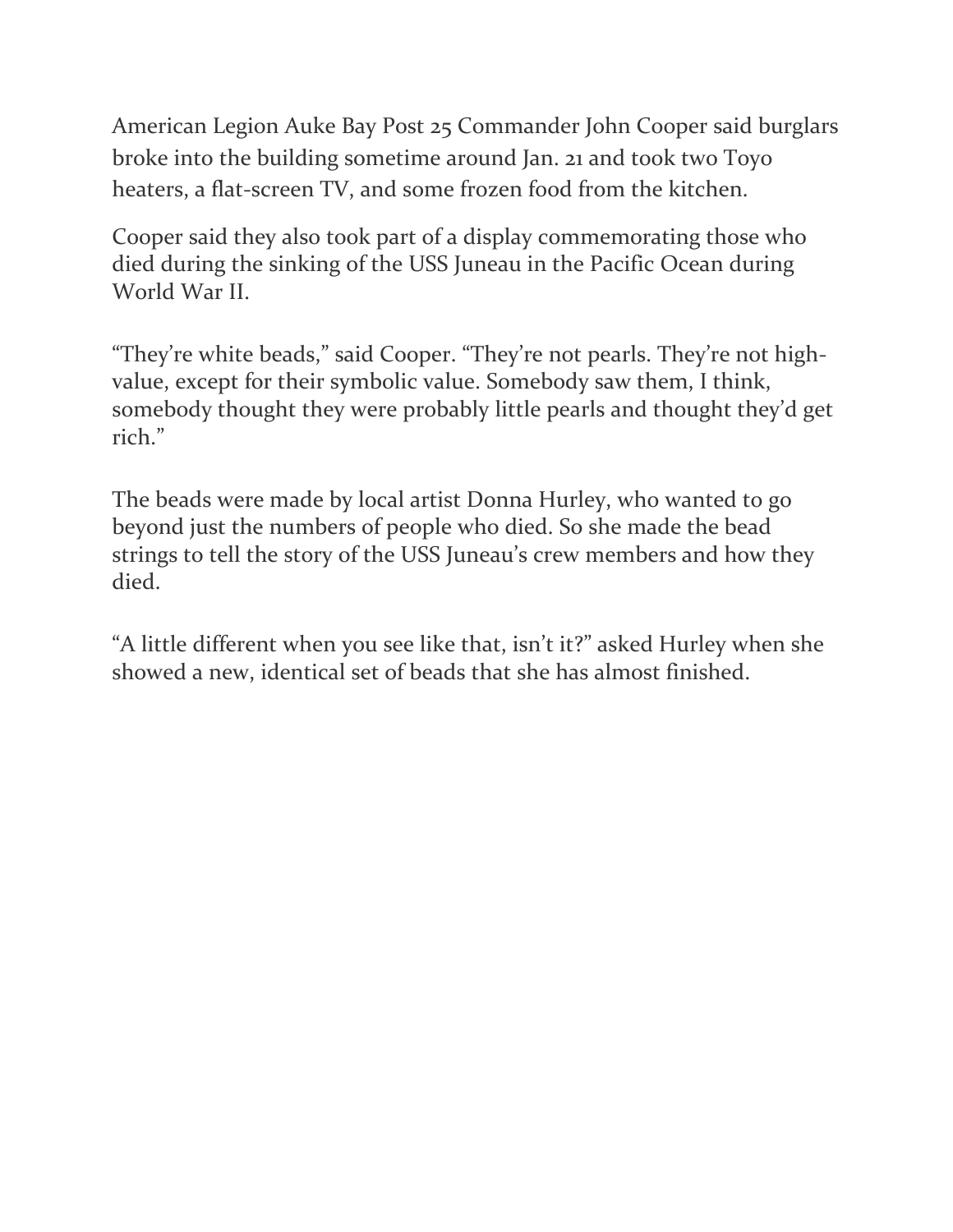

Juneau artist Donna Hurley shows a new set of bead strands that she has almost completed to replace those stolen from the American Legion Auke Bay Post 25's USS Juneau memorial in January. The green, silver and light blue three-bead string with the angel wing, seen in the center, commemorates all three U.S. Navy ships that were named USS Juneau. A previous version of the ship's bead strand was displayed inside a watch dome at the American Legion's display. (Photo by Matt Miller/KTOO)

From the display stolen from the American Legion, there are three strands. The longest has 697 beads — one bead for each crew member before the ship sank in the [Naval Battle of Guadalcanal.](https://www.history.navy.mil/browse-by-topic/wars-conflicts-and-operations/world-war-ii/1942/guadalcanal/naval-battle-of-guadalcanal.html)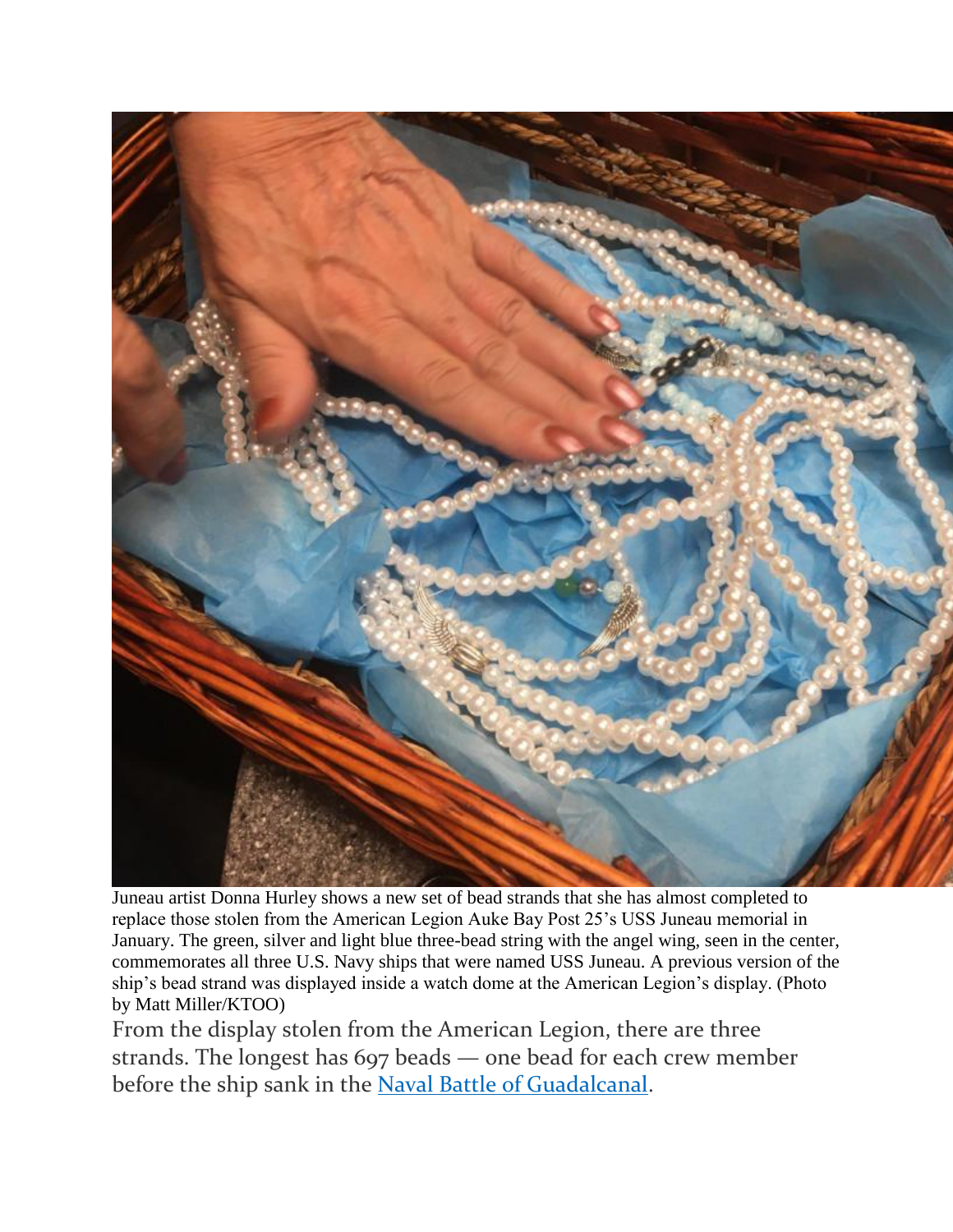The next strand is smaller, and it only has 140 beads. Those represent the sailors who were blown off the ship or managed to escape when it was hit by a torpedo and sank.

The final strand is much, much smaller. It includes just 10 beads. Those are for the only sailors who survived exposure and shark attacks in the South Pacific for eight days before they were finally rescued.

"It's important we don't forget," Hurley said.

"This is one of the largest naval disasters in our history," she said. "Five (Sullivan) brothers died, an entire crew, and a ship that was nine months old."

Hurley said she's made a few versions of the project over the years. The beads taken from the American Legion were made in conjunction with a recent return of the USS Juneau's silver set to Juneau.

When the ship was being built during World War II, Hurley said Juneau school kids helped raise money for a silver punch bowl, tray, cups and candlesticks. The silver set was presented to the crew when the ship was commissioned in 1942, but it was placed in storage just before it entered combat.

Ina Lucas, wife of Juneau's mayor at the time, was the ship's sponsor. Hurley said Lucas christened the USS Juneau and met many of the crew before the ship went into battle.

Hurley said the same silver set was also used aboard two subsequent vessels named Juneau.

There are other memorials to the original USS Juneau. Down on the waterfront where cruise ship passengers disembark every summer, there's a monument that lists all of the names of the people who died.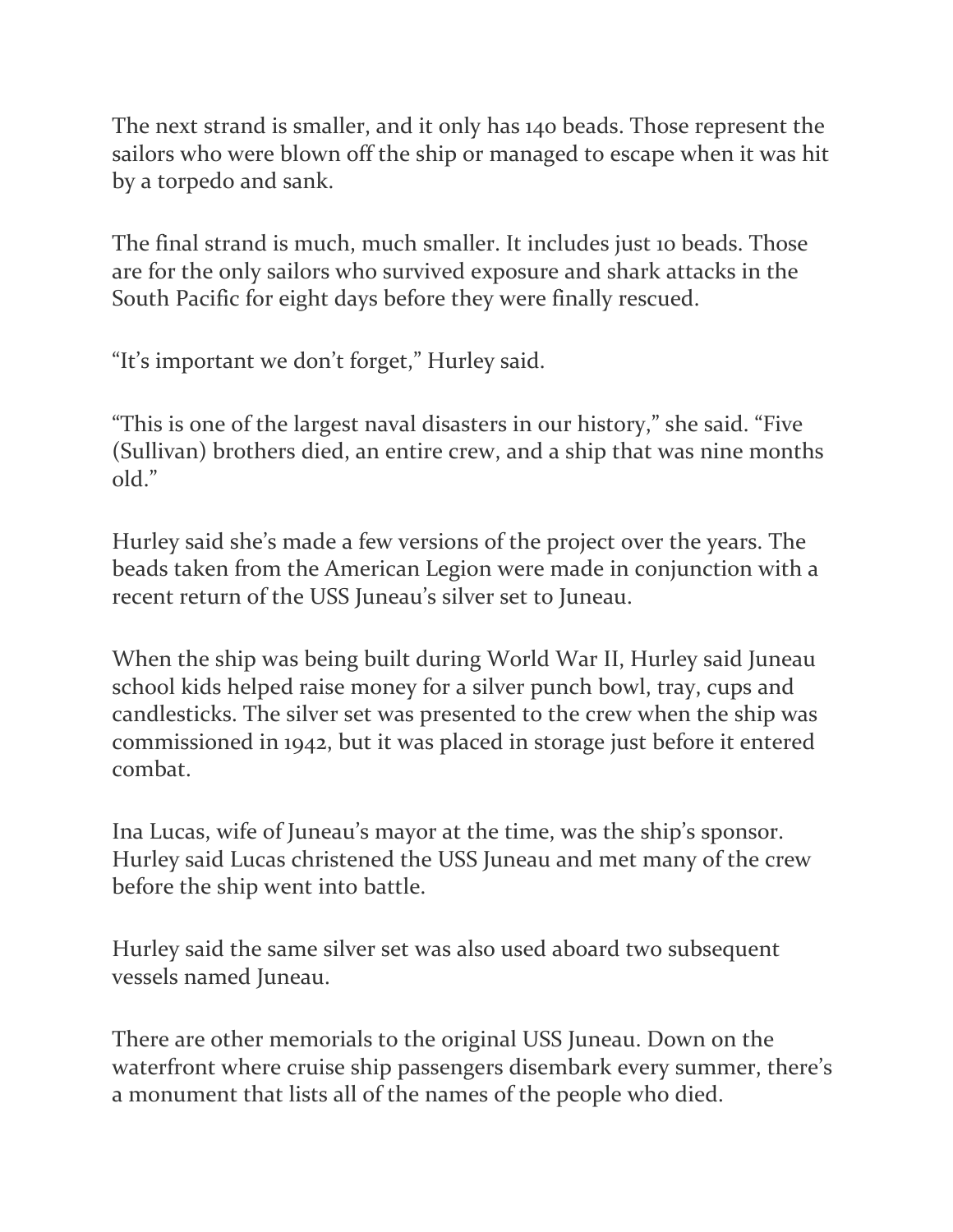Hurley said most of the items stolen from the American Legion can be replaced.

"But, like one of the (Facebook) posts said, it's like robbing a church," Hurley said. "These guys are veterans. They fought for us. I mean, we lived the life we live because of them. And those (beads) had no meaning to the people that stole it. They only had meaning to the vets. And that breaks my heart."

No one has been arrested and none of the stolen items have been recovered. The Juneau Police Department said they have video of the theft, and they're still investigating the case.

When the theft was originally reported on social media, there was a lot of speculation about who could be responsible.

But Lt. Krag Campbell cautions against putting out information on Facebook about potential suspects.

"Social media spreads to a lot of people," Campbell said. "And typically, once a suspect knows that, 'Hey, the police are going to be looking for my vehicle with a very specific tire,' or something like that, (then) they might try to hide or alter that unique identifier."

And, Campbell said, sometimes information put out on social media may just be wrong.